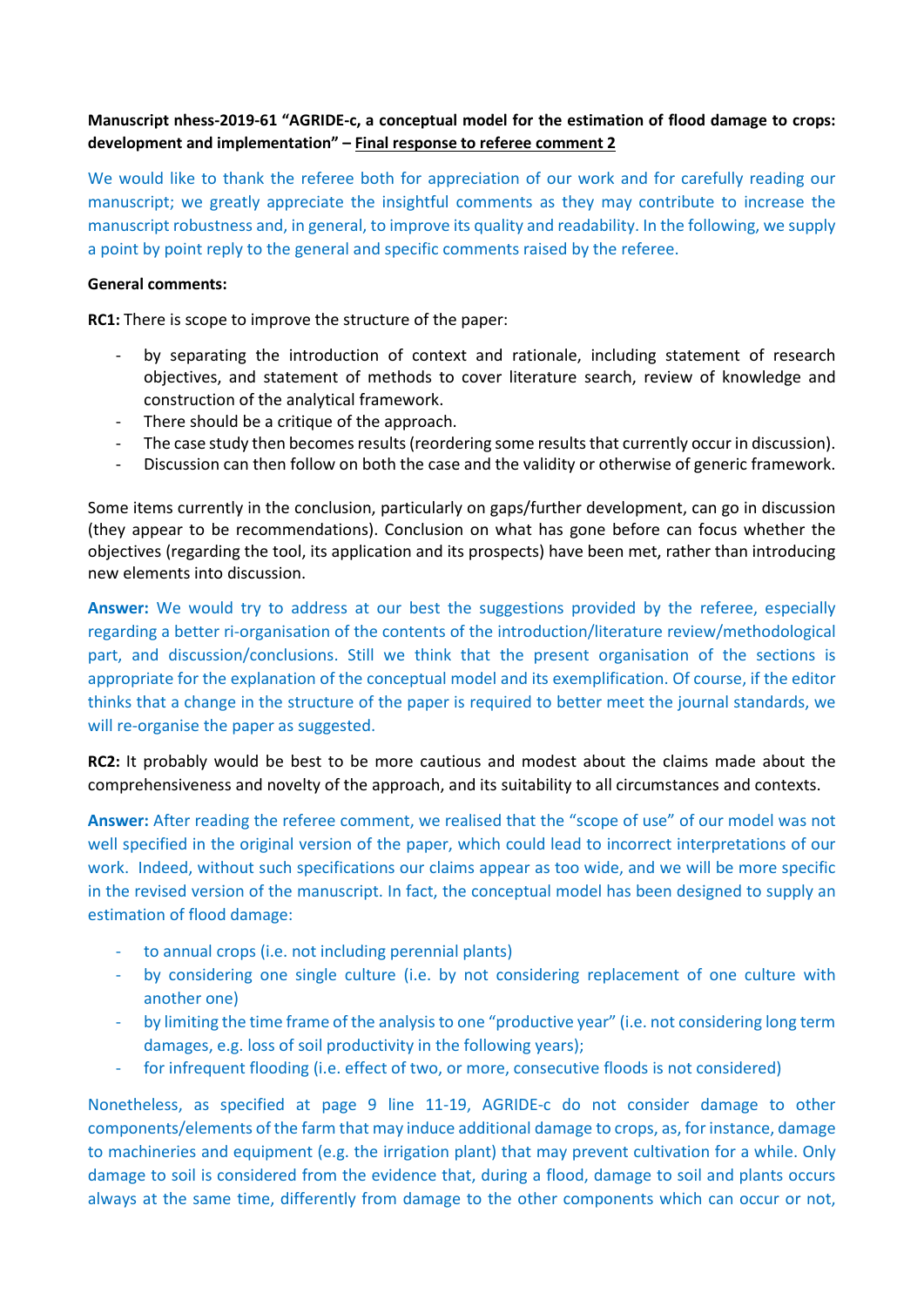independently from the damage to plants; as a consequence, damage to soil and plants is modelled together, while damage to the other components could be modelled as separated factors, not included in the conceptual model.

We will specify all these aspects in the new version of the paper, by hopefully clarifying what we mean with "generality" and "transferability" of the approach. We never referred in the paper to "novelty" or "comprehensiveness" of the approach, but we highlighted the fact that we are trying to encapsulate and systematise the available knowledge on damage mechanisms (to annual crops) triggered by inundation phenomena, as well as on their consequences in terms of income for the farmers.

**RC3**: Further clarity on its potential application, either in cost benefit analysis of (publically funded) investments at the landscape scale in flood risk management, or in guiding individual farm-scale responses would be appropriate. The two applications are different in purpose and detail of approach. There is a difference between, for example, economic and financial appraisals. There is also a difference between ex ante appraisal and ex post evaluation, which is implied. This will support the important point made that insufficient ex post evaluation is undertaken to provide sound ex ante decisions

**Answer:** The CBA of flood risk mitigation strategies would require a comprehensive estimation of benefits linked to the different strategies, i.e. of the avoided loss to all exposed sectors and at different temporal scales (i.e. direct and indirect/long term damages). Present damage modelling capacity prevents comprehensive flood damage assessments, which usually include only direct damage to people and some of the exposed assets (typically residential buildings). In such a context, by allowing the estimation of the expected loss to crops in a specific flood scenario, AGRIDE-c may support more comprehensive CBAs of public risk mitigation strategies. Of course, to meet such an objective, the tool must be critically used, e.g. by considering possible transfers of losses/gains between farmers in an economic perspective, according to the temporal and spatial scales of the analysis. Regarding individual responses, by supplying the expected damage for different types of crops and alleviation strategies (according to the expected yield reduction for different flood intensities and period of occurrence), AGRIDE-c may support individual farmers exposed to flood risk in preventing losses by supporting: the choice of the most appropriate crops to be cultivated, the choice of the best alleviation strategy to be followed once flooded, the evaluation of the opportunity to ask for a flood insurance scheme and the definition of the premium. The model was not designed to be used ex-post. This explanation will be added in the revised version of the manuscript.

**RC4:** One particular issue requires attention, namely the importance, especially in temperate climates, of agricultural land drainage. The control of water levels in the soil, and particularly the removal of excess water and below surface 'flooding', including during the post flood phase before field return to 'normal' is an important aspect of agricultural flood risk management and assessment. Impacts and land management responses are often driven by seasonal waterlogging and drainage problems as much as they are by surface flooding. This is certainly the case in northern Europe and North America. There should be coverage of this aspect, and the implications of not explicitly allowing for it in this model framework. Many areas of strategic importance are pump drained.

**Answer:** We thank the referee for highlighting these important aspects for flood risk/damage assessment and management (that were erroneously not included in the original version of the paper), and for supplying some of the related literature. In the new version of the manuscript, the conceptual model will be modified in order to take into account of the effect of waterlogging and prolonged soil saturation on both the yield and the soil, as well as on the corresponding effect on the revenue and costs for the farmer, and then on the final flood damage. Still, these aspects will not be considered in the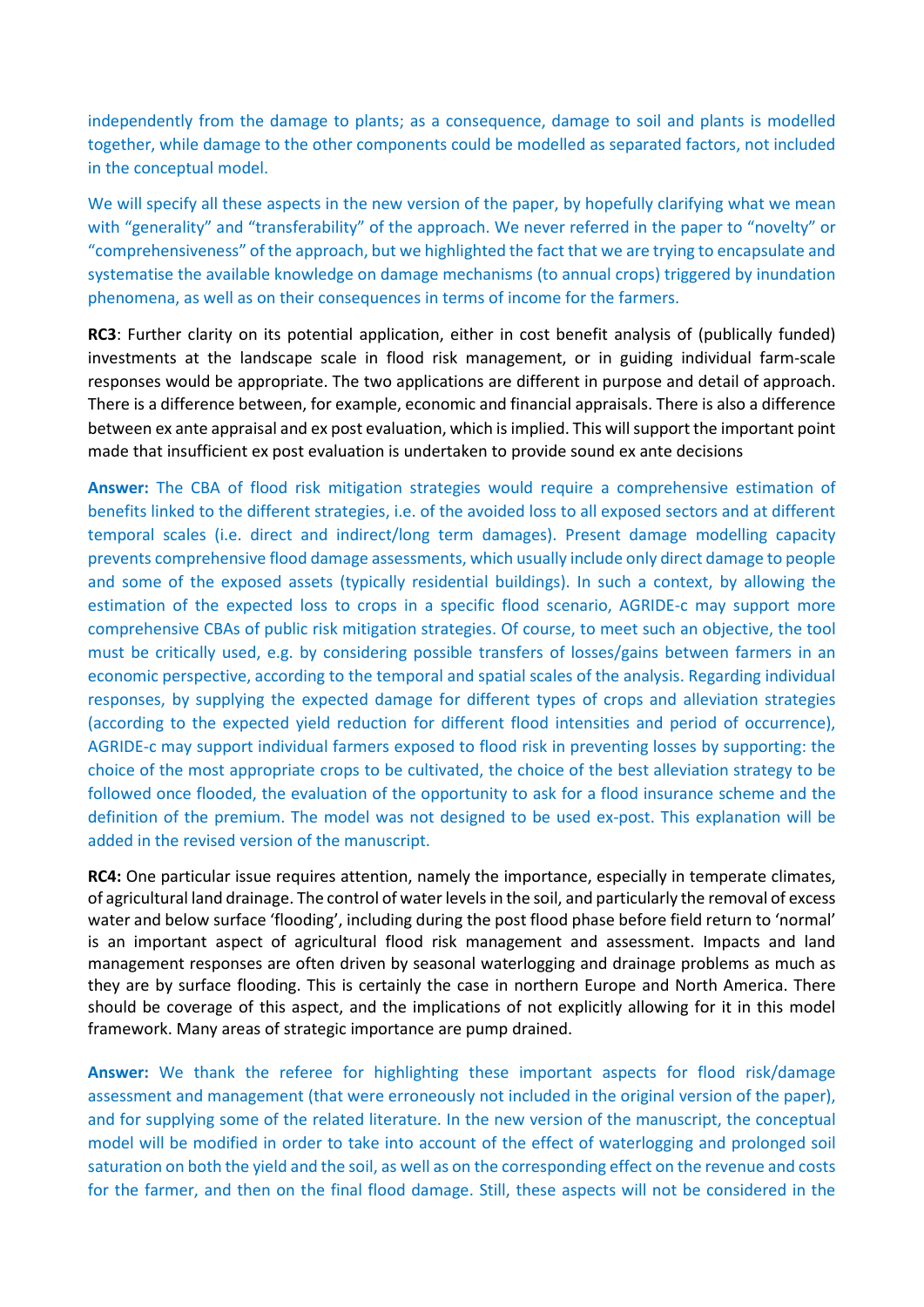application of the model to the Po Valley because, according to experts' opinion, phenomena like waterlogging and prolonged soil saturation after floods are not common in the area.

**RC5:** Saline flooding, a major issue in coastal and tidal areas, should be referred to with implications for costs, especially regarding remediation and subsequent year impacts

**Answer:** The conceptual model was not conceived to cover coastal floods but we have decided to extend the context of applicability of the model in the revised version. However, the model will still be focused on "one" productive year. We will discuss limitations of this hypothesis in the discussion section.

**RC6:** Surprising the authors do not mention climate change as a driver of concern or a factor affecting damage costs and responses. This seems an omission given the topic.

**Answer:** Given that the model is focused on "one" productive year, long term effects of climate change are not considered in the model. Anyway, we will add a sentence in the introduction on the importance of climate change in exacerbating future flood damage to agriculture.

**RC7:** Further clarity is required regarding the definition of measurements of damage. A more detailed listing, upfront, of the revenue and cost related parameters would help: these emerge in the case application later on.

**Answer:** A comprehensive list of all revenue and cost related parameters cannot be compiled in the framework of the conceptual model, as most of them, especially those related to costs, are contextspecific. Still, we will add examples of such parameters in the description of the conceptual model

**RC8:** A table would be good to summarise the main elements of cost estimation processes /assumptions/ algorithms and where they come from. In the main, the methods draws on published data from Subsector models of crop damage or additional costs, such as Agenias et al. What other ones are used to transfers changes in yield, revenue and cost responses?

# **Answer:** a table will be added summarising the main elements and sources of revenue and cost estimation processes

**RC9:** Further clarity would help regarding the use of the terms 'turnover' and 'gross profit', ie exactly what is in these terms? They are not universally applied in farm business accounting, where the terms gross output (or gross revenue), gross margin and net margin are often used. (Turnover can for example include sales from previous production periods – just to be clear). And the definition of gross profit may or may not include elements of farm level fixed costs, such as machinery and buildings costs (again to be clear, so that the methods can be generally applied). The use of 'relative' Gross profit measured at negative % values is difficult to interpret and doesn't mean a lot.

**Answer:** we really thank the referee for the suggestion. According to the literature suggested, we will change the terms "gross profit" and "turnover" in "net margin" and "gross output", respectively, by also specifying what is included in production costs.

**RC10:** On flood scenarios, the treatment presumably here is for one-off relatively infrequent flooding on a land use that is not hitherto constrained by flood exposure. An increase in flood frequency, associated with climate change for example, or withdrawal of flood defences, could lead to increased flooding with a range of outcomes, permanent abandonment, repeat annual losses or a switch to more flood tolerant land use. How are these to be handled by the model?

**Answer:** As explained before (RC2) the model considers damage to one productive year for infrequent floods. Limits of these assumptions will be discussed in the new version of the paper.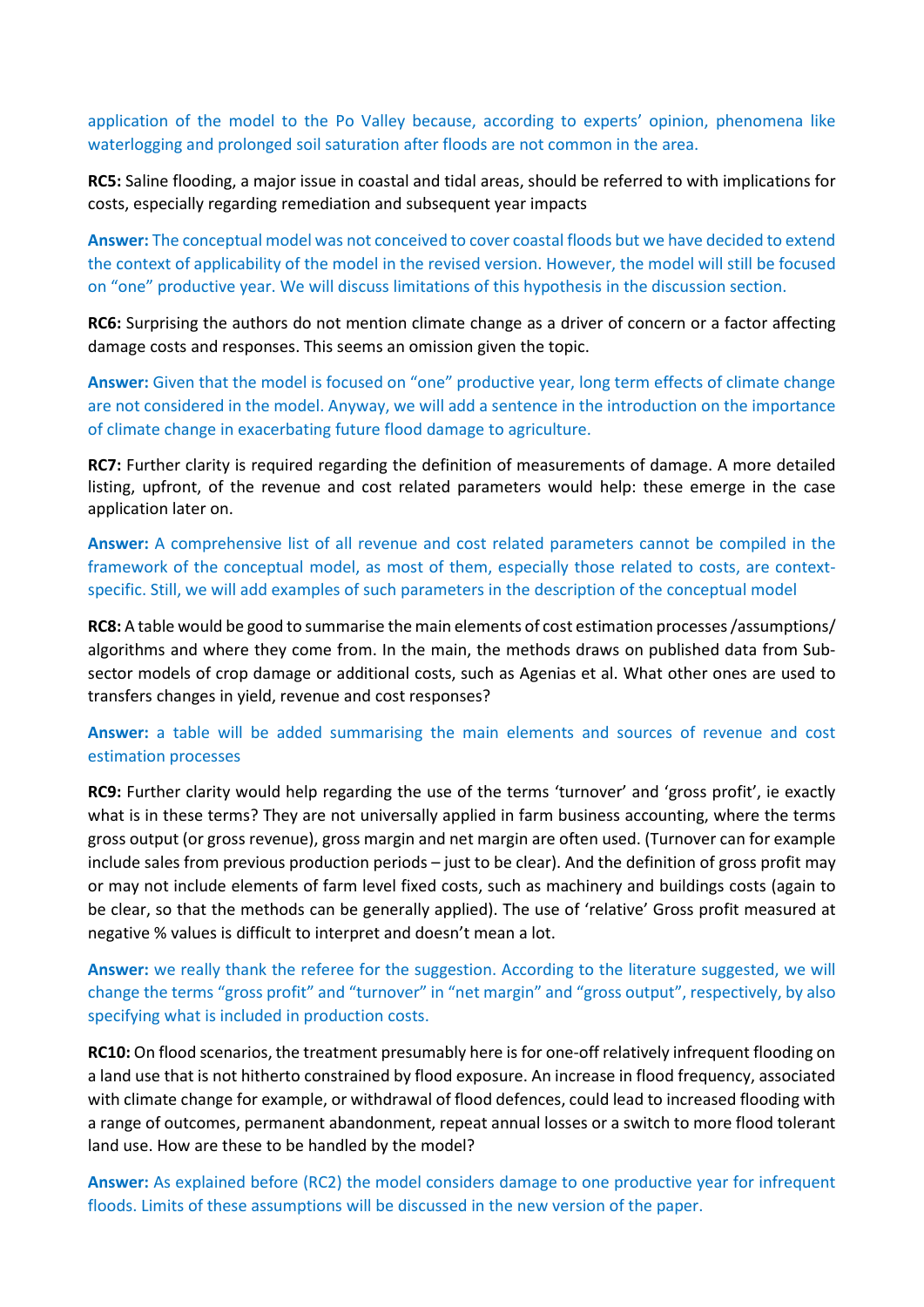**RC11:** The paper refers to spreadsheets and supplementary data containing both data and estimation methods. I had difficulty locating these and understanding them when I did. This is probably my fault. It would be good to explain what is in them and how they can be reliably accessed.

**Answer:** We will ask the NHESS editorial support office whether the spreadsheet can be added as supplement material; otherwise, we will upload it in a repository with an easier access We will also develop a user manual for it.

**RC12:** There is a need to strengthen the treatment of inherent variation and uncertainty in the estimates.

**Answer**: We will include a deeper discussion on model uncertainty in the discussion section.

**RC13:** there is a need to provide a more systematic critique of the model and the resultant damage estimates, and implications for use and improvements

### **Answer:** see answer to RC2, RC3 and RC12

**RC14:** The authors report that their work draws on systematic review of multiple sources, including expert judgement. This aspect, especially the latter, is under reported. Did the research approach follow a particular methodology that can be supported by literature, especially engaging experts?

**Answer:** Experts were involved with two main objectives. The first one is to support the definition, and validate the quality, of the conceptual model. The second one is to give suggestions/information on the implementation of the model in the Po Valley, above all regarding expected physical damage and costs. With respect to the first objective, an iterative process was followed. First, a semi-structured interview was conducted, by asking experts about the main damage mechanisms/phenomena in case of flood, possible interconnections among them, important explicative variables. In this phase, results from the literature review were proposed to experts for their judgment. In the following step, experts were asked to evaluate a draft version of the conceptual model we draw according to the literature review and results from first interviews. Then, there was an iterative revision process of improved versions of the model until an agreement on its final structure was reached.

With respect to the second objective, several individual meetings were organised with the aim of asking experts about context-specific information on: crops calendars, yields and prices, type, timing and costs of cultivation practices. In this phase, the transferability of the model by Agenais et al. was also discussed.

Three kinds of experts were involved. One representative of the Regional Authority responsible for agricultural damage management and compensation, with more than 20 years of expertise in the management and compensation of flood damage to farms in the Lombardy Region. Two agronomists of the local association of farmers (Coldiretti Lodi), with specific knowledge on the investigated context and with direct experience in managing floods in the last 20 years. During the work, the two agronomists asked for data/information also to individual local farmers that were flooded in the past years, including also their viewpoint in the process. Finally, an academic economist, with specific expertise in agriculture, has been involved in validating the final model.

A new sub-section will be added to the revised version of the paper explaining the whole process of experts' involvement.

**Specific comments** (we noted that for some comments the reviewer made a wrong reference to page/line number of the original manuscript; in the following, we made our best to locate the comments in the proper point of the paper)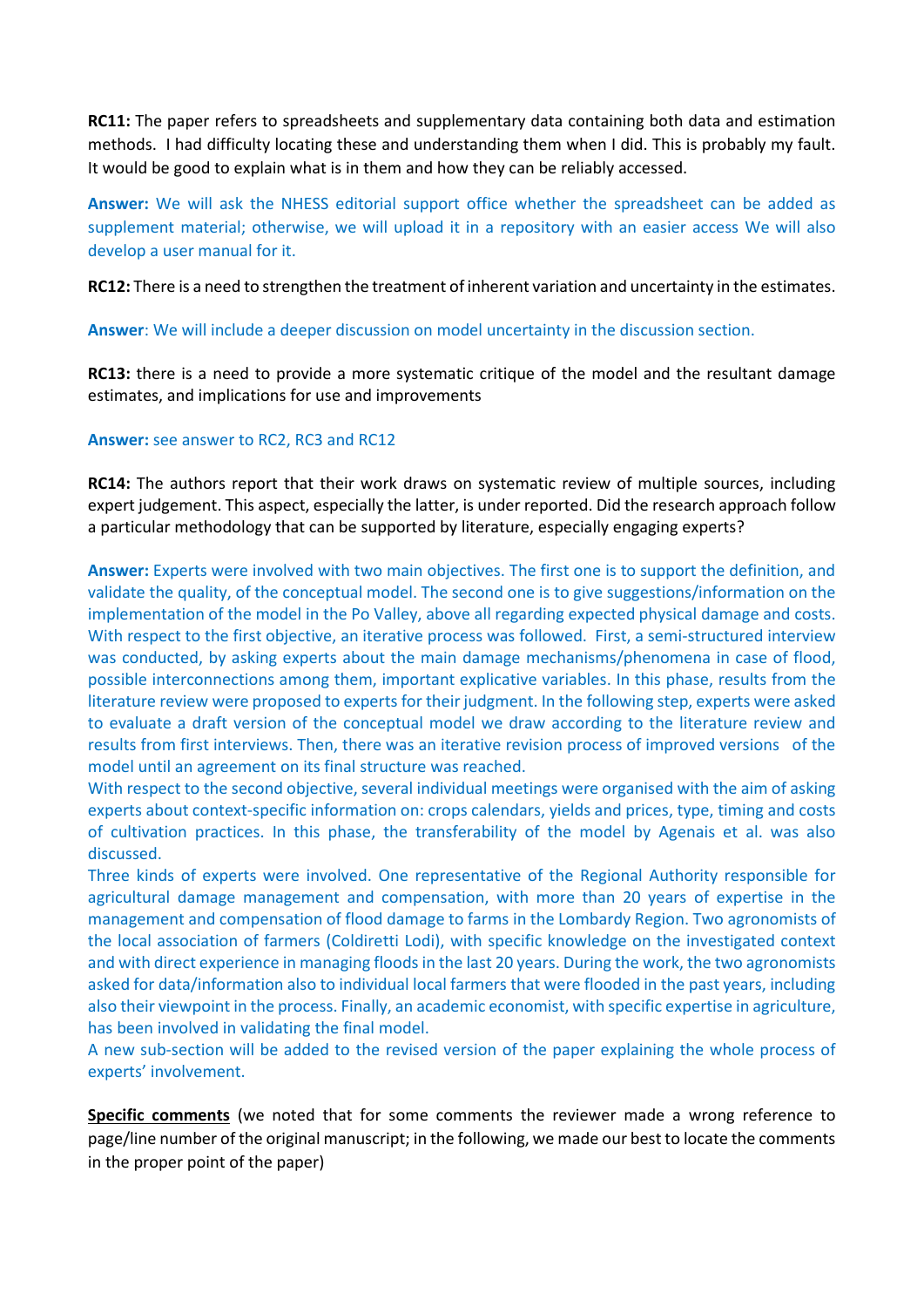**RC15:** Abstract. I think the abstract would better begin with a statement of context and purpose, and how the proposed model seeks to make a contribution to decision support. I think it best to avoid giving the paper an identity by using 'this paper….' as a writing style here and in the manuscript itself ; it is the authors who are reporting their work. As above, I think some cautious modesty would be advisable. CBA implies welfare assessment. Farmer decision support is something else.

**Answer:** We will revise the abstract according to reviewer's suggestion. We would like to maintain the impersonal writing style within the paper as there are not specific indications about in the Journal guidelines, or a common trend in published articles. However, in this respect, we are available to follow editor's suggestions, if any. See also reply to general comments RC2-RC3.

**RC16 (P1.L20):** What are flood risk management plans, and what is the implication of CBA ?. This implies public investment at the landscape scale, often funded through the public purse, as implied by CBA.

**Answer:** According to the EU Floods Directive, Flood Risk Management Plans are the operational/normative tools by which Member States (and in particular River District Authorities within each State) must implement flood risk management, including a blend of structural and non-structural risk mitigation strategies, to be implemented at different spatial and temporal scales. Such measures must be identified on the bases of a reliable and comprehensive assessment of costs and benefits associated to alternative strategies. We will better clarify this point in the revised manuscript.

**RC17:** I would avoid, 'in this paper', here and elsewhere.

## **Answer:** See reply to RC15.

**RC18 (P1.L25):** River restoration usually implies rejoining the river to its floodplain and set back of (previously installed) flood defences in the conventional sense. See:

*Morris J, Bailey AP, Lawson CS, Leeds‐Harrison PB, Alsop D, Vivash R (2008) The economic dimensions of integrating flood management and agri‐environment through washland creation: A case study from Somerset, England. J Environ Manage 88:372‐381* 

*Rouquette JR, Posthumus H, Morris J, Hess TM, Dawson, QL, Gowing DJG (2011) Synergies and trade‐offs in the management of lowland rural floodplains: an ecosystem services approach. Hydrol Sci J 56(8):1566‐1581*

Is the context to justify of guide decisions in flood risk management infrastructure and operations made at the landscape/sub catchment/shoreline scale , with support from the public purse. This is the case in many parts of northern Europe and north America. Getting a handle on damage costs to agriculture is part of this ?

**Answer:** We thank the reviewer for the suggested references, which support our statement regarding the importance of including damage costs to agriculture when dealing with floodplains devoted to agricultural activities. The two references will be included in the revised version of the paper.

**RC19 (P1.L29):** I think this is partly reflecting a limitation of the use of selected key literature search terms and also confinement to formal academic, rather than grey literature and institution-based activities and outputs. There is a history here in this topic: Since the 1930s, and probably up to the mid1980s, the focus in this area in northern Europe was on 'land drainage' of which flood protection , (rather than 'flood risk management'), was a part. Major investments, including large scale pumping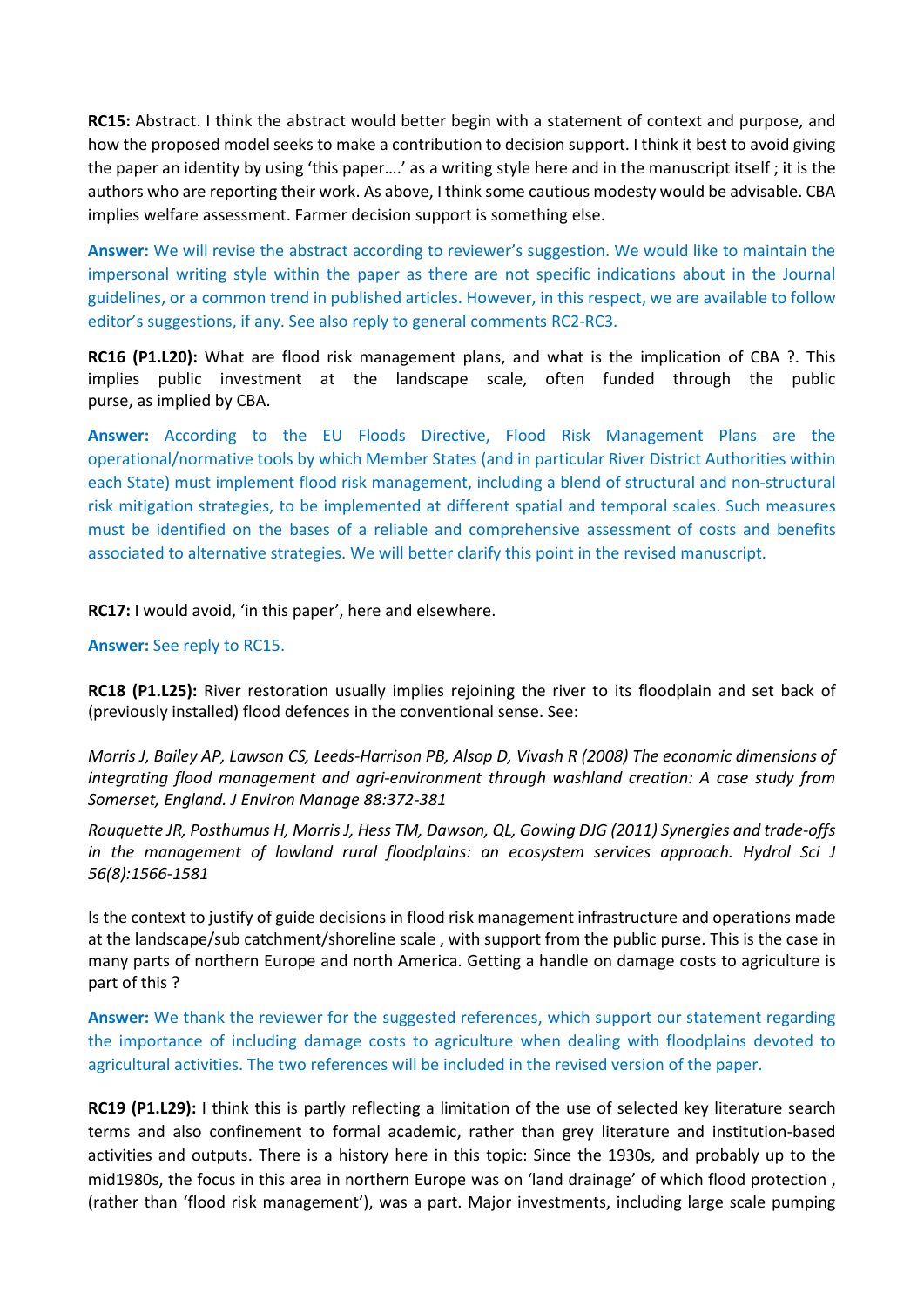schemes, were made to control /remove excess soil water and simultaneously alleviate surface flood from river, tidal and shore line sources. Many of these investments were 'land reclamation (for agric) projects' often involving major river works (and not river restoration). Thus land drainage and flood control were and are inextricably integrated (just as irrigation and drainage are). The authors should in my view show an understanding of this nexus, and consider how, without undermining what they have done, it can be incorporated here. Including the terms agricultural/land drainage in the search would go some way towards this, as would 'flood risk'. Much of the work was carried out by research institutions as part of national programmes and is reported in sources that are not as easy to access.

A bit dated, but see for example, *Morris, J. 1992. Agricultural land drainage, land use change and economic performance: Experience in the UK. Land Use Policy Volume 9, Issue 3, July 1992, Pages 185‐ 198.*

And for decision support: *See Chapter 9 Flood Risk Management for Agriculture, in: Penning‐Rowsell, E., Priest, S., Parker, D., Morris, J., Tunstall, S., Viavattene, C., Chatterton, J. and Owen D. (2013) Flood and Coastal Erosion Risk Management: A Manual for Economic Appraisal, Routledge, Abingdon, Oxford*

**Answer:** Thank you. In the revised version of the manuscript we will try to expand the literature review, by including (both academic and grey) references dealing with the issue of land drainage.

**RC20 (P2.L5):** I think also there has been a policy shift, especially in Europe post 1980s when agricultural surpluses increased under EU CAP and the subsides to agric were being challenged , and urban flood damage increased in absolute as well as relative importance. Also the drainage link is important here : the emphasis in Europe and N America was on drainage land and reclamation.

**Answer:** Thank you for this comment. We will include these points in the revised version of the manuscript.

**RC21 (P2.L15):** Some of the comments here seem premature: we haven't yet explained the approach and the model, but seem to be drawing conclusions , unless these are objectives . The authors might want to consider a clear statement of the objectives of the work reported here, and then subsequently review the extent to which they have been able to meet them

**Answer:** In the lines indicated by the reviewer we briefly introduced AGRIDE-c, the need for its model structure and its usefulness. In order to avoid ambiguity, we propose to rephrase P2.L17-19 as follows: "While the model structure aims to be generally valid, the analytical expression of its components must necessarily be specific to the local physical characteristics of the area as well as to the standards of the agricultural practices and to the type of crops under analysis, given the large variability characterising the agricultural sector".

**RC22 (P2.L25):** Should table 1 be part of methods ? What of 'flood risk' and 'drainage' as key search terms ? And using experts to identify sources ?

**Answer:** We will include "flood risk" and "drainage" as key search terms and modify the results in Table 1 accordingly. However, we think Table 1 should not be moved in the methodological section of the paper, as we used it only to support our preliminary statement on the need to improve damage modelling for the agricultural sector. Experts were not involved in this literature research (almost all of them were not academics), but they were interviewed for model development and assessment (see also response to RC14).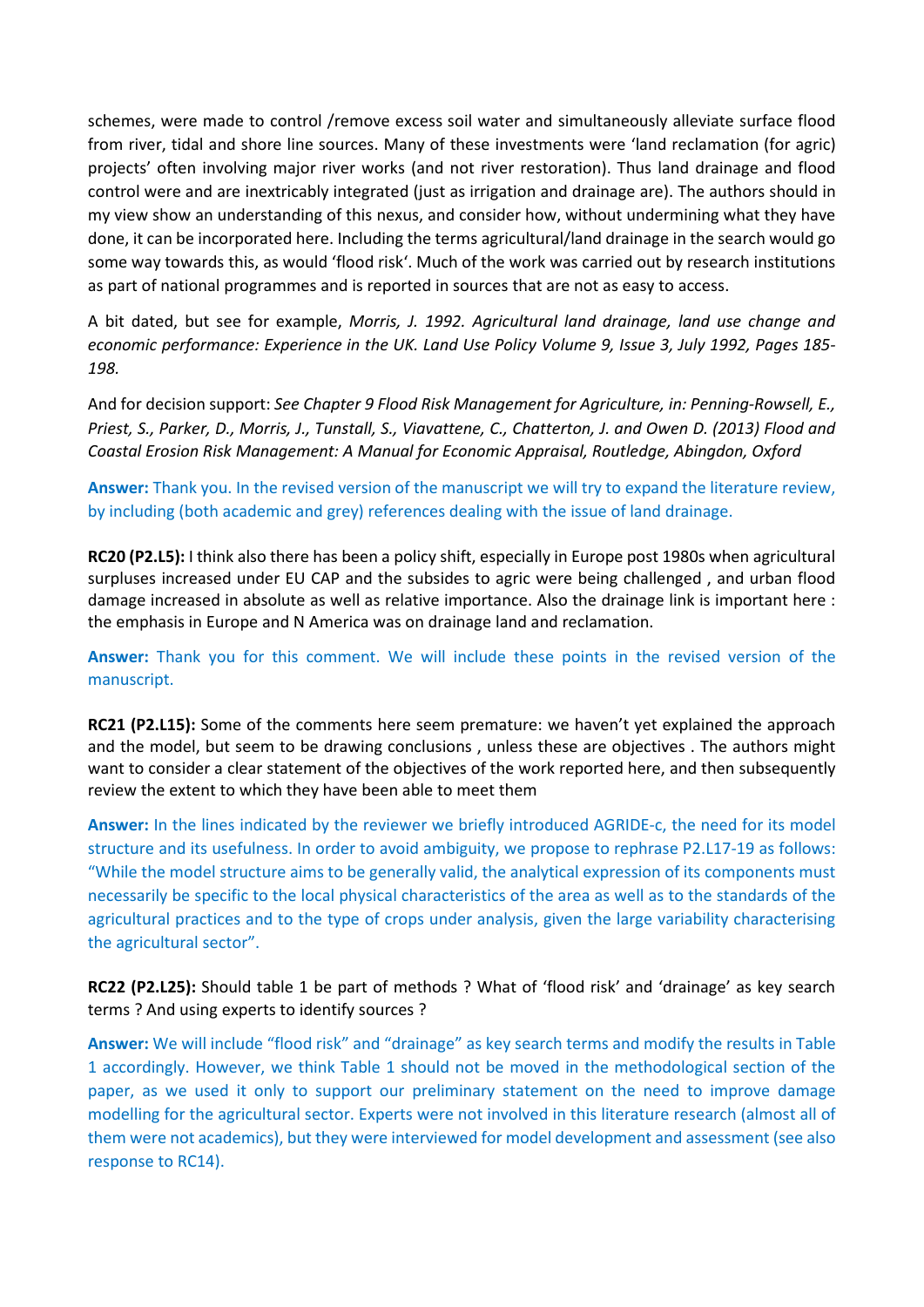**RC23 (P3):** Would be good to clarify the perspective and purpose of the assessment of damage costs: ex ante or ex post, and the implications : the term ex post is used later without explanation.

**Answer:** In the Introduction of the revised version of the manuscript we will better explain that AGRIDEc is a tool for an ex-ante (i.e. expected) estimation of flood damage to agriculture, while we will replace the term "ex-post" within the paper with "observed" or "empirical".

**RC24 (P3.L20):** Agree there is paucity of data on actual flood impact costs , recorded during and post flood. This observation is not confined to the agricultural sector (Chatterton et al, for the English cases for example, including agricultural damage)

*Chatterton, J; Clarke, C; Daly, E; Dawks, S; Elding, C; Fenn, T; Hick, E; Miller, J; Morris, J; Ogunyoye, F; Salado R. .2016. The costs and impacts of the winter 2013 to 2014 floods. Report SC140025/R1. Environment Agency, Bristol. http://rpaltd.co.uk/uploads/report\_files/the‐costs‐and‐impacts‐of‐the‐ winter‐2013‐to‐2014‐floods‐report.pdf*

There is a large, albeit now dated literature on drainage/water logging impacts on agricultural production that should be referred to, with modelling of the link between soil- water, crop growth and yields, and particularly linked to water level management in the context of land drainage and associated flood control measures.

**Answer:** Thank you. We will add the suggested reference in the revised version of the manuscript. In addition, we will include aspects related to drainage and waterlogging impacts in an enhanced version of the conceptual model represented in Figure 2. See also answer to comment RC4

**RC25:** See Chapter 9, section 9.5, p336 in Penning-Rowsel, opcit. For FLOODFARM, that assesses the cost of flooding at the farm scale Where FLOODFARM = (costs associated with flood impacts on) ARABLE+GRASS+LIVESTOCK+OTHER.

See also: *Dunderdale J A L and Morris J. 1997. The Benefit: Cost Analysis of River Maintenance. Water and Environment Journal. Volume11, Issue 6 Pages 423‐430 https://doi.org/10.1111/j.1747‐ 6593.1997.tb01375.x*

**Answer:** We thank the referee for the suggested literature that we will include in the new version of the manuscript. Still, our model is only focused on the crops component of flood damage to farms as explained in answer to RC2.

**RC26 (p.3, L25):** I am not sure the assumption of full loss is true here. The Posthumus, and the Morris and Brewin examples, based on farmers reported assessment of damages, incorporated 'partial' losses, and also losses in the following years. And also on farms adapting to flood risk:

*Pivot J.M., Josien E. & Martin P. Farms adaptation to changes in flood risk: a management approach. J Hydrol 2002, 267, 12–25.* 

The ex-ante estimation methods described in Penning Rowsel above, for use in the appraisal of flood investments for agriculture, explicitly build in allowance for seasonal variation in yield loss between different crops (including grass) and livestock.

**Answer:** Thank you. In the revised version of the paper, we will include a comment based on the suggested references.

**RC27 (P7.L29):** Should define Gross profit as gross output minus direct costs. The term Gross Margin is widely used in agricultural /farm business accounting circles. (there is an interesting accounting challenge here: what is considered a direct, avoidable cost in the context of flood impacts, especially when lots of field operations are carried out by contractors)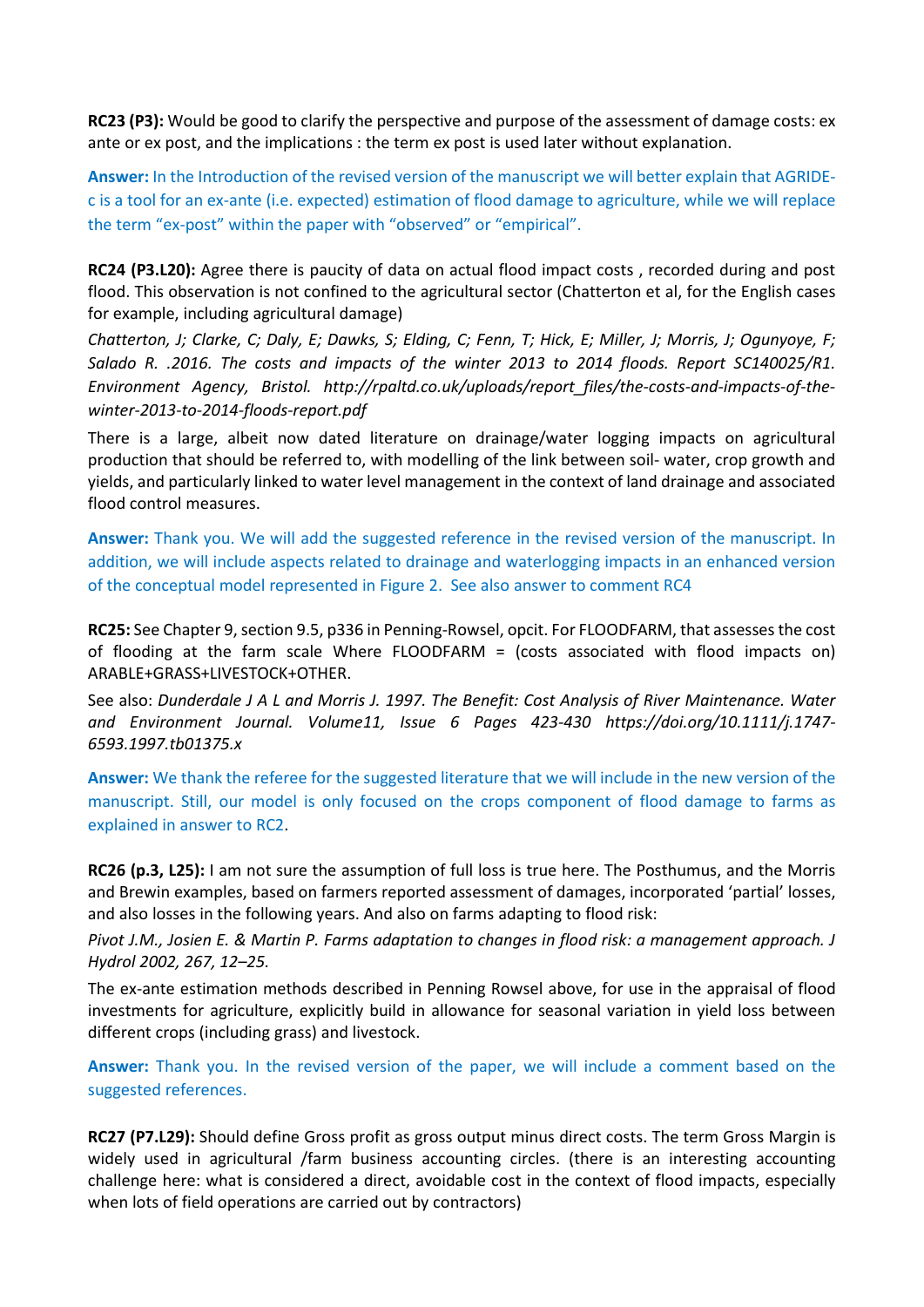**Answer:** See reply to comment RC9. All agricultural operations have been considered as direct, avoidable costs and priced based on contractors' price lists for the different operations (experts told us that in Lodi province most of field operations are carried out by contractors). This point will be made clearer in the revision of the manuscript and reference to the price books will be included.

**RC28 (P9.L7):** Is this a tautology ?

**Answer:** The sentence "the first provides information on the physical damage, while the second converts the physical effects of the flood into monetary terms" will be deleted in the revised manuscript.

**RC29 (P9.L9):** Should this be' and/or': with respect to data source, estimation and valuation methods: eg some models have both physical quantities and unit monetary values.

**Answer:** We will replace "and" with "and/or" in the revised paper.

**RC30 (P9.L10):** Implies that this would be good idea? Again need to set in context of the purpose of the 'modelling', high level or detailed assessment ? A number of Environmental bodies use very high level 'cost calculators' to derive quick assessments of flood impacts at the large scale , eg using 'standardised' damage costs \$/ha, for example to respond to immediate questions by politicians post flood. There is guidance on this > The UK Environment Agency use a Flood Cost Calculator, European Commission are promoting a standard approach to disaster observation, see for example

*http://publications.jrc.ec.europa.eu/repository/bitstream/JRC110489/loss‐database‐architecture jrc110489.pdf*

**Answer**: We agree with the reviewer that the required level of detail of a model depends on the context and use. So, not always an ultra-detailed, multi-parameter model can be the best option. We think however that it is not appropriate to comment on this point in the methodological part of the paper, but we will include some comments on this in the discussion section of the revised paper.

**RC31 (P12.L12):** Says Agenais model is physically, presumably yield based , but then says it uses gross profit (gross output (turnover) less direct costs : isn't this monetary (cost) based. Some further clarity of the distinction between physical and monetary estimation would be useful with definition of terms used

**Answer:** We will better explain the Agenais model in the revised version of the manuscript.

**RC32 (P12.L15):** They both imply that duration is probably more important than depth ?

**Answer:** Yes, for the crop under investigation (maize). But this depends on crop type.

**RC33 (P13.L5):** Some more detail on the methods used to define the boundary of investigation, and the methods used to elicit important parameters and values from experts and other sources. Was a formal research method used? Was the research review for example formally a 'systematic' review, and were the experts 'systematically' engaged? Would be good explain how the research topic was framed and bounded , and the issues arising. What is the implication of an expert based approach here? This is an important methodological aspect, and liable to bias that needs to be managed ?

#### **Answer:** See response to comment RC14.

**RC34:** How is turnover defined . For the purpose here is it Gross Output (Q x P) specifically for the damage to crop outputs in a given period. Turnover in an accounting sense can be something else. Need to explain.

**Answer:** This will be better explained in the revised paper. See reply to comment RC9.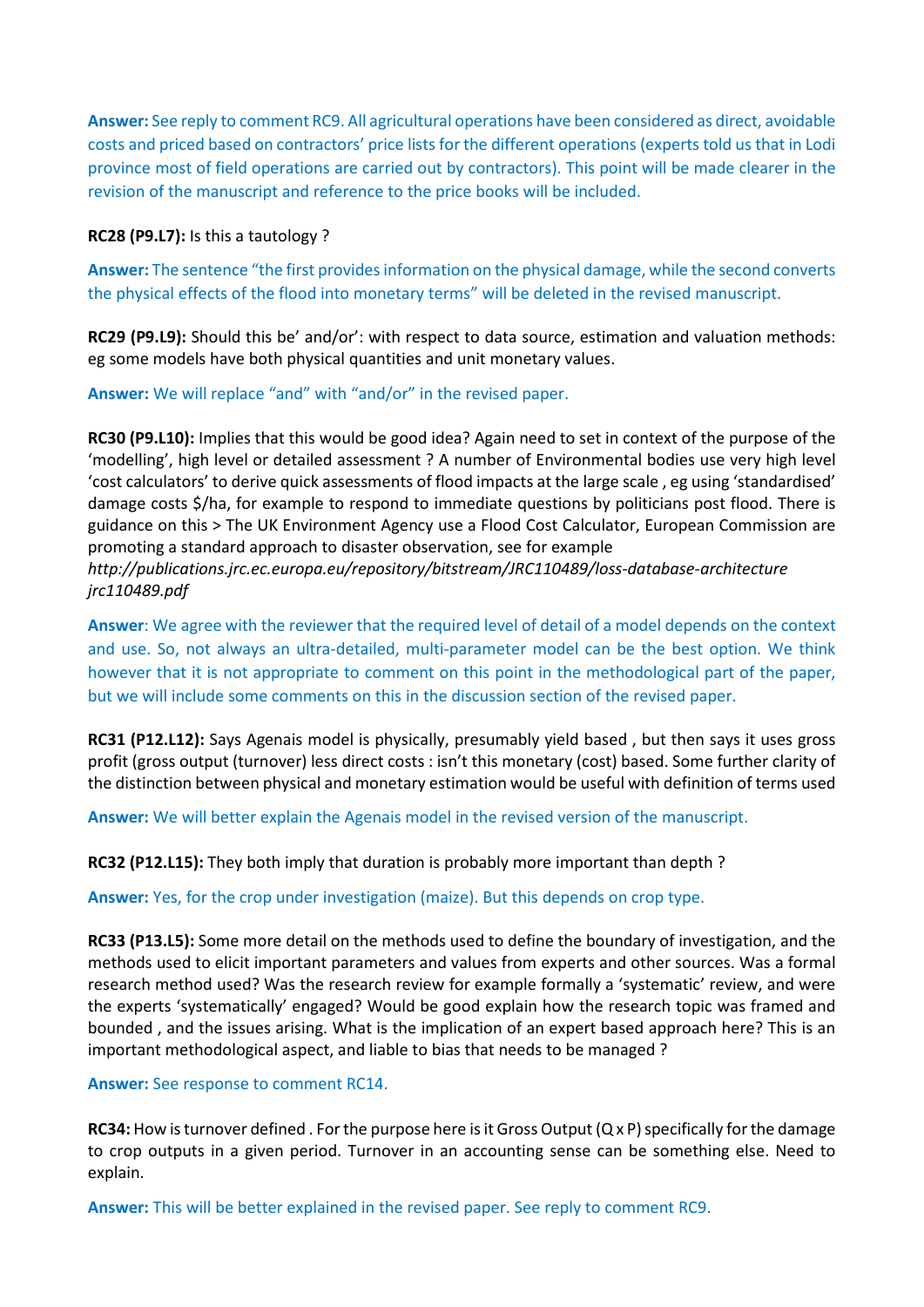**RC35 (P9.L32):** Need to be explicit on definition of production costs here. Presumably the concern with a costs across the farm business (non revenue items), including replacement and remedial costs, net of savings in uncommitted costs Gross profit is usually after direct costs (or the cost of good sold) , but much depends on how overheads/fixed costs are categorized .How are changes in machinery operating costs, or 'other' damage costs to machinery, buildings and infrastructure being assessed, or are they not included here , given the implied focus on 'field' scale costs?

I think a table to support equation 1 should show the revenue and cost items that are used in the assessment : what is in and what is not ? Lots of jobs are done by contractors : how are these valued ? what of within season reseeding costs, reduction in gross output or profit associated with crop substitution , clean up and remedial works, following year impacts? A list would be good . I see these come later for the Po example, but a classification for the model would be useful; Elements are suggested in figure 1 , but it is not clear which are explicitly measured revenue and cost items

**Answer:** See reply to comment RC2, as AGRIDE-c assesses only damage to annual crops and not to other farm components (machinery, buildings, infrastructure), and RC7 regarding revenue and cost items. Prices of agricultural operations are based on contractors' price lists (experts told us that in Lodi province most of field operations are carried out by contractors and that this would have been the most suitable option for pricing the different operations).

**RC36 (Figure 2):** Useful diagram. Where would salinity fit, and field flooding/waterlogging as it affects field access and timing of operations both within and beyond the immediate flood period? Not all elements are 'valued' in the model

Pri'c'es.

**Answer:** See response to RC2, RC4 and RC5. Figure 2 will be amended with the correct spelling of "prices", thank you for noting that.

**RC37:** Does the model include grassland and associated grassland management and livestock systems? If so, how are flood impacts assessed?

**Answer:** No, AGRIDE-c only estimate damage to crops; this will be better clarified in the revised version of the manuscript (see response to RC2).

**RC38:** A summary of estimation parameters and algorithms would be helpful, possibly linked to the table of estimation items referred to earlier, summarizing the estimation basis . Presumably these are listing in the supporting spreadsheets: I tried but had difficulty accessing. See my comment on the Po case later : the approach is one of 'estimation transfer' . And there are some implicit criteria for transfer that could be made more explicit It would be good to say what is not in there : are damage costs to farm infrastructure, crops in store, included ?

**Answer:** Ok, a summary table will be included in the revised version of the manuscript. See also response to RC2.

**RC38 (P13.L2):** Are there thresholds for assumptions on crop switching/reseeding ?

**Answer:** Yes, this was implicitly reported in Table 3 (alleviation strategy vs month). We will better specify this point in the revised version of the manuscript.

**RC39:** So the scenario is for a single freshwater flood occurring in a given production year ?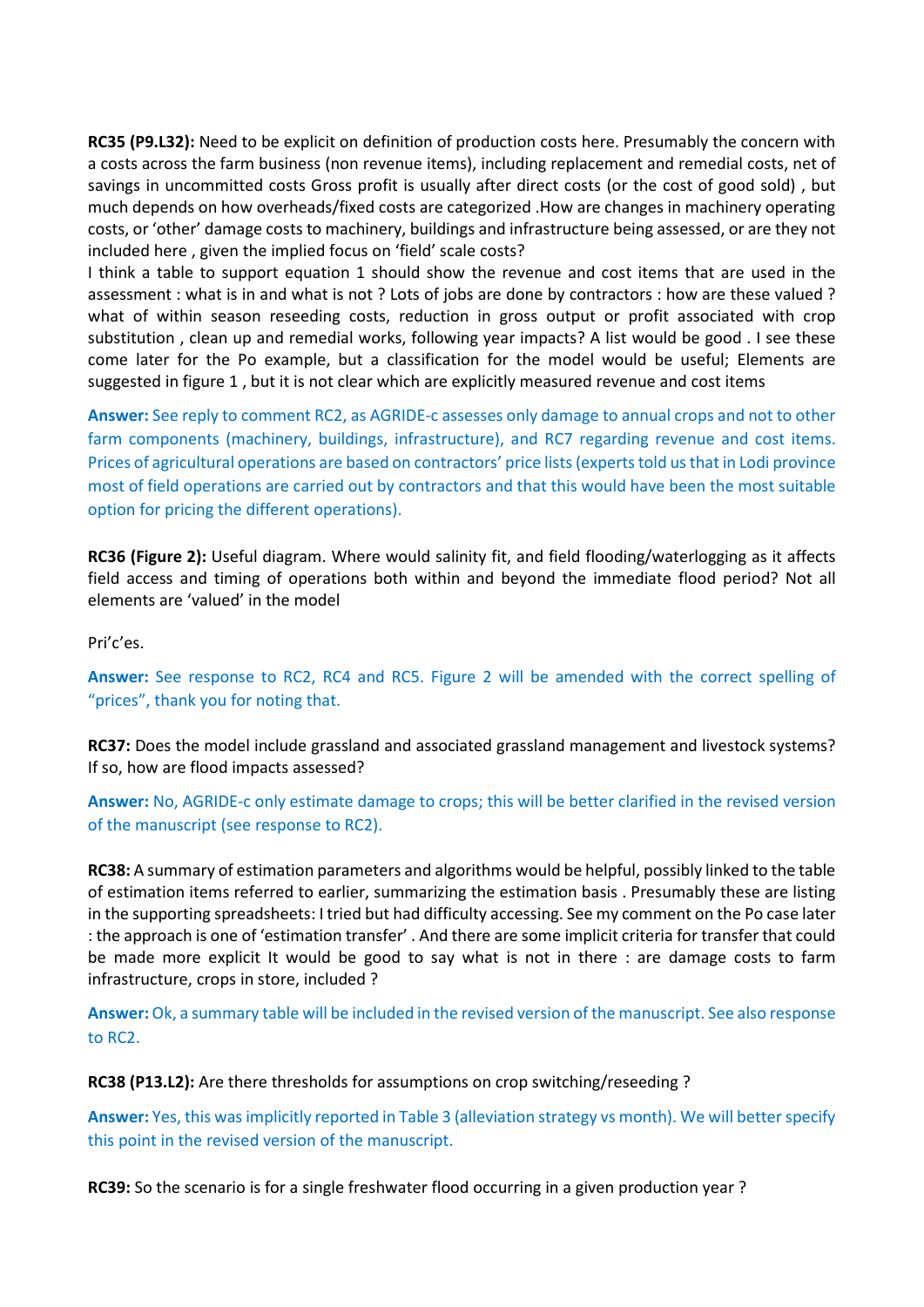**Answer:** Yes, this will be clarified in the revised manuscript (see response to comment RC2).

**RC40 (P11.L5):** Implications of grassland?

**Answer:** Only damage to crop are considered in AGRIDE-c. See response to RC2.

**RC41 (P11.L10):** What year price base is used ? Were annual price series inflation adjusted to a common year ? similarly with costs?

**Answer:** As stated in P11.L11 prices and costs were averaged over the last five years (2013-2017: this will be better specified in the revised paper) and were not adjusted for inflation (negligible change over the considered period).

**RC42 (P11.L15):** 'annual EU contributions for agriculture as a further income for the farmer and, in detail, the subsidies given to agricultural activities in…' Not clear how these are being treated. Presumably farmers get decoupled income support at the farm scale under CAP and these are unaffected by the flood, so can be left out for a single flood event. What of production subsidies: will not these also continue for the year of the flood, so from a farmers viewpoint costs (and cost savings) are net of subsidies?

**Answer:** Experts explained us that EU contributions do not depend on actual production. If a farmer abandons the production of a year due to a flood, he still receives the contribution.

## **RC43 (P11.L17):** consultation of regional price books: reference?

**Answer:** Reference to regional price books will be added in the revised manuscript.

**RC44 (P11):** Is the assumption that all the costs shown in Fig 3 are direct costs (and therefore included in Gross profit as defined here) and are potentially 'avoidable' . This might be the case if farmers are using contractors , but if they are using own equipment and labour, how much of these are avoidable costs. Some explanation of the treatment of field operations and related costs would be useful. Some costs are more direct than others. The reference to fixed costs on the next page suggests that most costs are regarded as direct. The estimates are very sensitive to assumptions about the treatment and behaviour of costs : a tricky subject. I don't quite follow: I got E927 using the numbers presented , but there may be other costs not shown. Even so, the gross profit as defined for maize seems high > maize farmers in the Po Valley are doing well.

**Answer:** Yes, all field operations are considered as direct costs and priced based on contractors' price lists See also response to RC35. The reviewer is right in obtaining 927 Euro = 175x16.92 + 150+400 –  $(175x16.92)^*0.05 -$  (sum of production costs). The results in terms of gross profit reflect the ones observed in the Province, as also confirmed by interviewed local experts and farmers.

**RC45 (P12.L10):** This approach should be more fully explained in describing the model above , that algorithms are judiciously 'transferred' from research applications elsewhere according to suitability/relevance, and availability

**Answer:** In the original manuscript we already stated that "local agronomists expressed a favourable opinion on the suitability of this model in the examined region". However, for more clarity, this point will be stressed in the new section regarding expert involvement in model development/validation (see also response to comment R14).

**RC46 (P12.L16):** Delete first 'nor'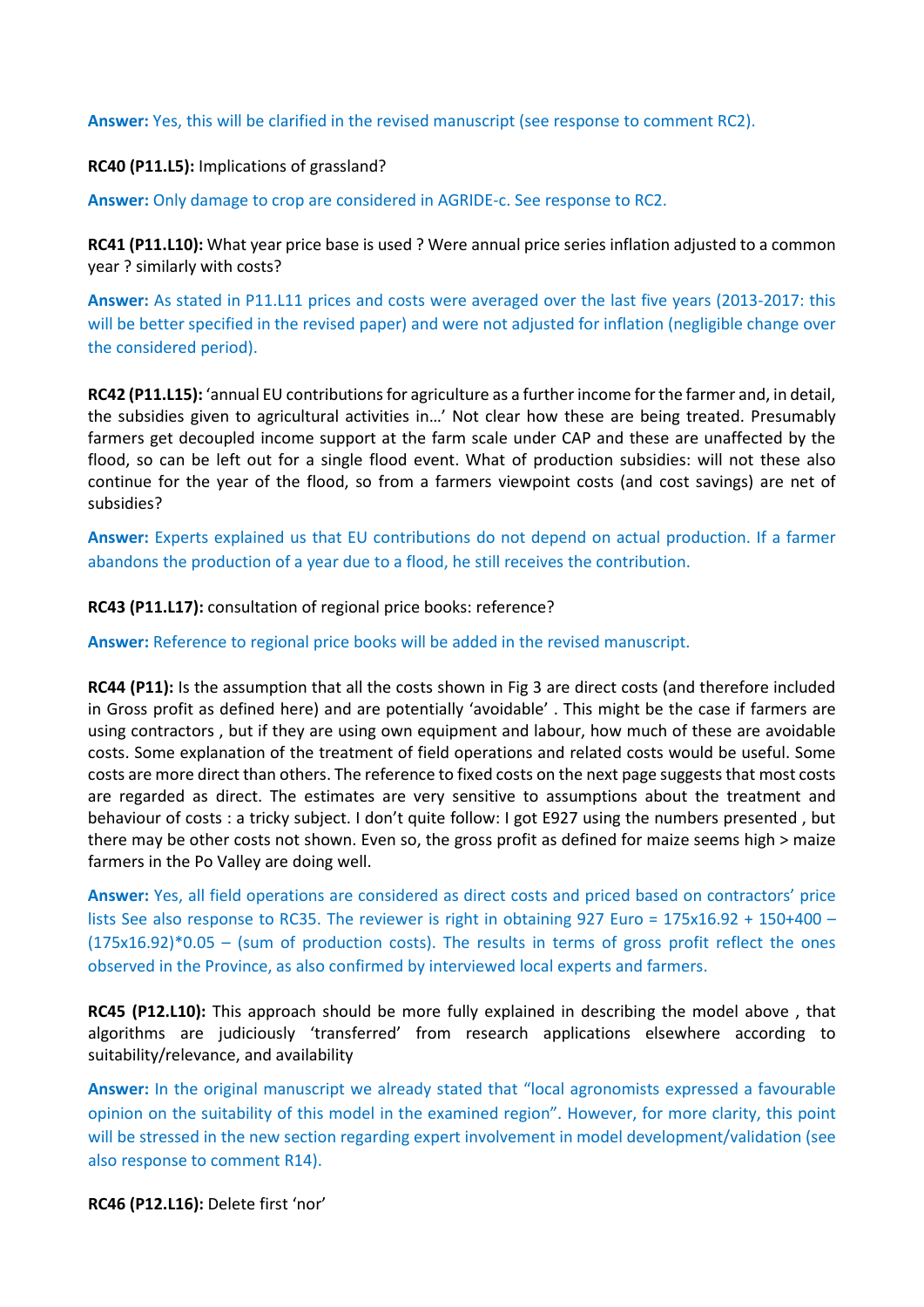#### **Answer:** Ok, thanks.

**RC47 (P12.L25):** According to regional price books, restoration costs have been estimated to be equal to 500 €/ha (see Table 3). Would be good to reference these sources: Were contractors contacted? These seem very high unit costs . As for that matter do field operating costs , eg Harvesting at almost E800 /ha?

**Answer:** See previous response to comments regarding reference to contractors' price lists and experts' opinions.

**RC48 (P12.L25):** So the damage to soil box in Figure is aspirational?

**Answer:** Yes. See also response to RC1 of Reviewer 1.

**RC49 (P14.L10):** I am surprised that a yield (and possibly price) penalty is not included in the assessment of reseeded crops, given the importance of timing of operations. There are generic yield functions available for timeliness that would support a relative estimate of yield and gross output loss. This is one topic where local experts and farmers would have an empirically based view. The comment about variation and uncertainty in the estimates is valid for the modelling as a whole, and should be made as part of the method critique

**Answer:** In the original version of the manuscript we did not consider a yield reduction for late planting in case of reseeding, because interviewed experts told us that this is very variable and dependent on many factors (among others, type of late hybrids used) and difficult to estimate based on few parameters. However, in the revised version of the paper and of the model, we will comment on this point and we will also include simplified functions for yield reduction (possible range, max and min) based on experimental results reported in the literature, as in Tsimba et al. (2013), in order to take into the possible effect of yield reduction on the results.

*Tsimba, R., Edmeades, G. O., Millner, J. P., & Kemp, P. D. (2013). The effect of planting date on maize grain yields and yield components. Field Crops Research, 150, 135-144.*

**RC49 (P15.L16):** Break stage? There is no crop in the field? Presumably also depends on crop rotation .

**Answer:** Yes, we are considering only a single crop type in field. This will be better explained in the revised version of the manuscript (see also response to comment RC2).

**RC50 (P15.L22):** In my view gross output or gross revenue would be a better term than turnover, throughout . (Turnover refers to total sales in a period, sales may include items from other production periods)

**Answer:** Ok. See response to RC9.

**RC51 (P15.L25):** Seems unlikely that there would be no yield penalty for delayed planting Furthermore, reseeding would probably not be feasible immediately post flood because of field conditions . Penalty delay functions could be used .

**Answer:** See response to comment RC49.

**RC52 (P15.L30):** Finally?

**Answer:** Ok, thanks.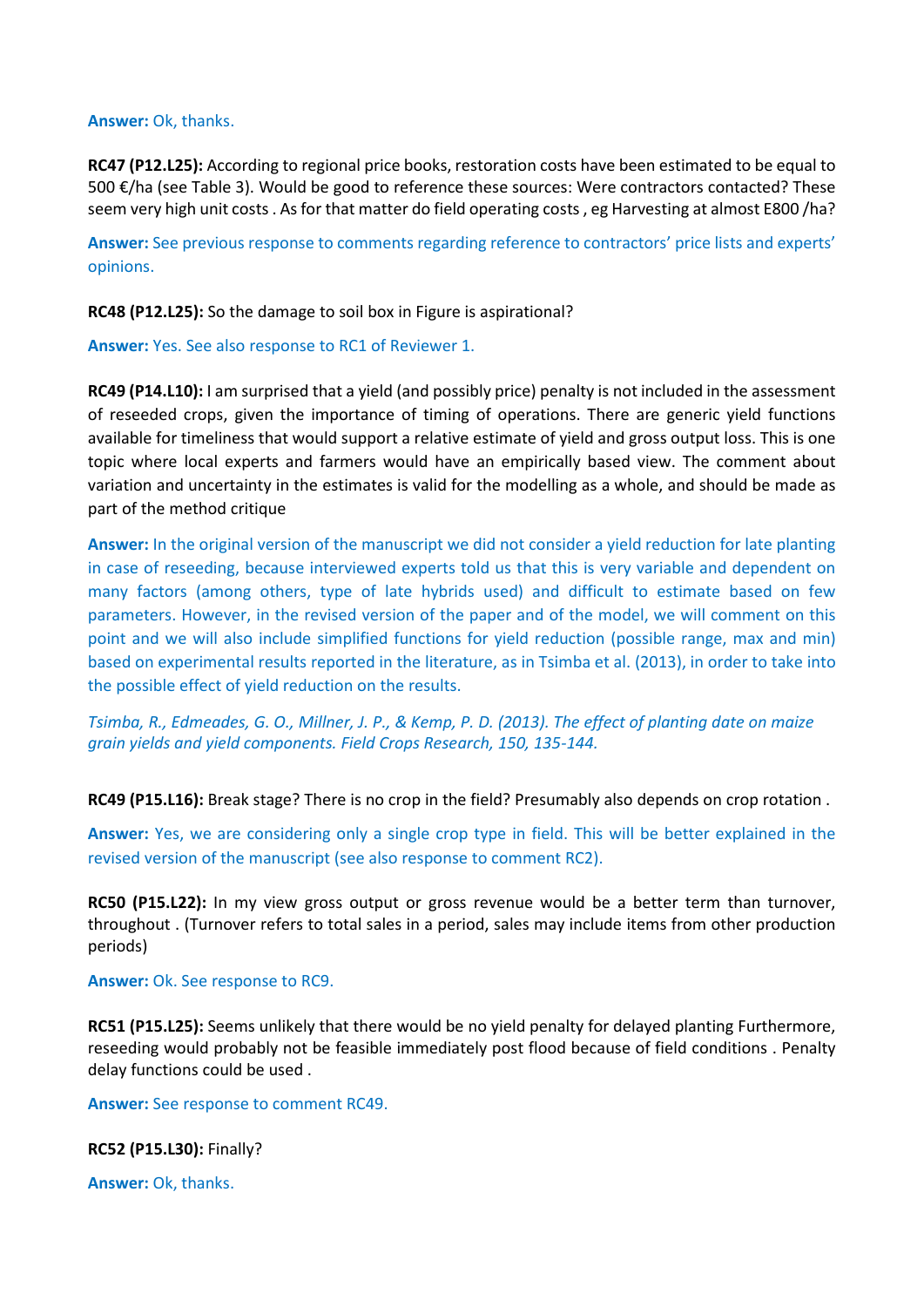**RC53 (P16. Figure5):** Would be good to make the axes consistent amongst the graphs , and for cost and turnover estimates. Would also be good to indicate net margin (or gross profit) , although this might complicate the graph. If a read it correctly, for a june flood, reseeding will not make sense , especially if there is (likely) yield penalty: I note for this graph the two 'y' scales are common

**Answer:** Figure 5 will be amended in the revised manuscript by taking into consideration reviewer's suggestions.

**RC54 (P17.L9):** This raises the question about likely average annual damaged according to the likelihood of a flood occurring within given months: where information is available on annul flood probability, and seasonal distribution, and to complicate further, whether seasonal distributions vary according the severity of the flood ? I see this is raised later

**Answer:** Yes. The importance of knowing "seasonal" return periods of floods is commented in the Discussion section.

**RC55 (P16. Figure5):** Is this really a table. The title does not explain that it is relative gross profit : this is difficult to interpret when the preceding assessment was made with respect to turnover ad costs, so some clear explanation is required. Is a relative loss of gross profit greater than 100% a helpful measure?

**Answer:** In the revised manuscript, the caption and the text referring to Figure 5 will be more explicative.

**RC56 (P17.L15):** The use of the term CBA needs explanation: it implies public choice and assessment of welfare change associated with public investments .

**Answer:** See response to comment RC3.

**RC57 (P17.L16):** Quite consolidated practices. Meaning

**Answer:** We mean that cost assessment in CBA is not very problematic, as all cost data can be easily determined. We will better explain this in the revised paper.

**RC58 (P17.L18)**: limited to the direct avoided damage to people and some exposed items . this is not clear

**Answer:** We will change this sentence as follows: "CBAs currently consider only direct avoided damage to people and some exposed sectors as benefit of a flood mitigation measure".

**RC59 (P17.L24)**:The points here are not clear. I suggest the whole paragraph might be recrafted to advantage, with some examples to support the argument

**Answer:** This will be better explained in the revised manuscript, by also including references supporting the statement of the necessity of using different sets of damage models for more reliable CBAs (e.g. Jongman et al. 2012).

**RC60 (P17.L30)**: I am not convinced Figure 6 does this. What does the greater than 100% refer to: is this the gross profit estimate in Figure 6. Assumption of no yield loss with (delayed) reseeding probably underestimates losses . There may be opportunities for reseeding with a different crop, especially between winter sown and spring sown crops

**Answer:** See reply to comment RC9 and RC49.

**RC61 (P17.L30):** Apart from EU contributions? Not clear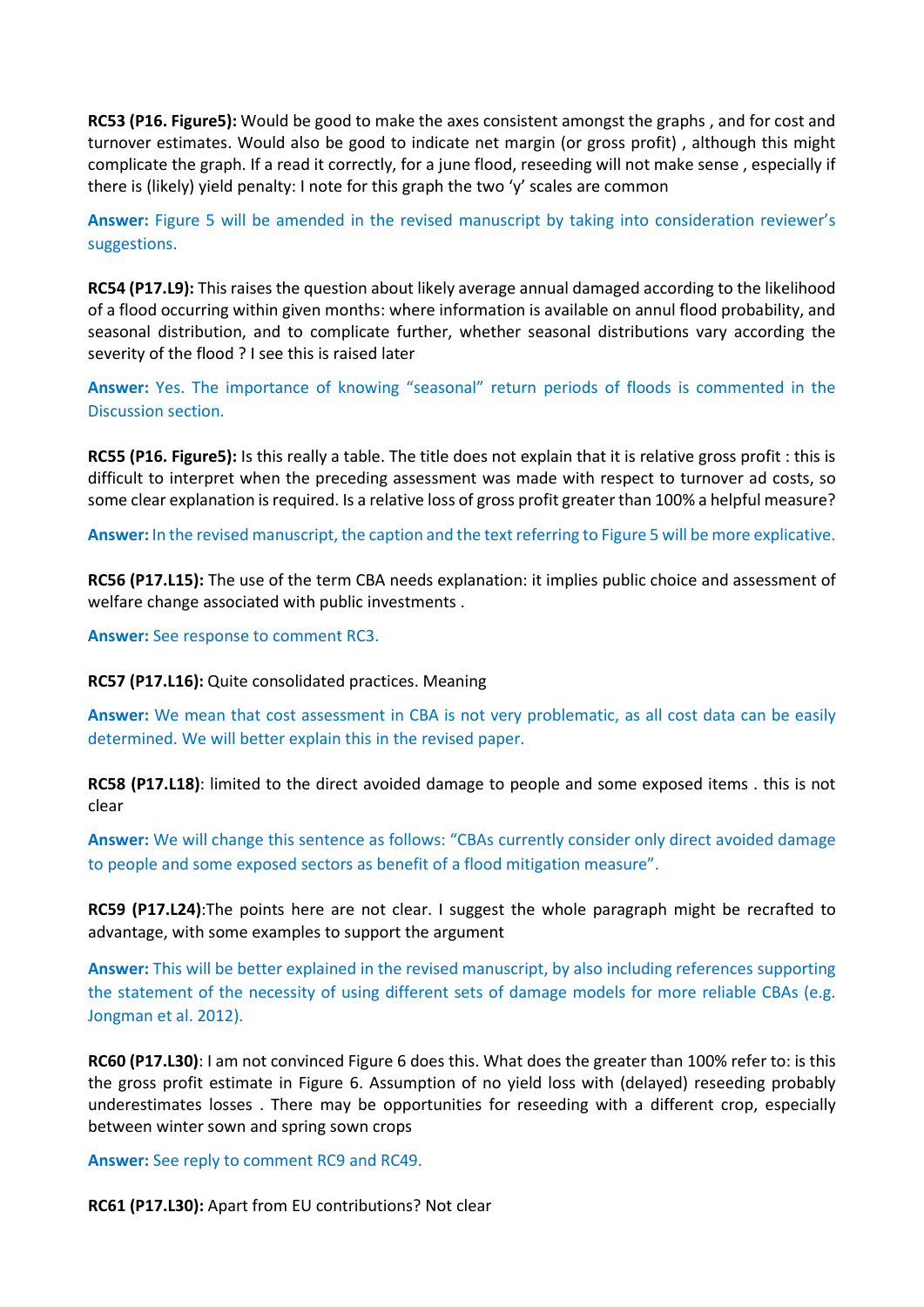**Answer:** With "apart from EU contributions" we meant "if excluding the EU contributions" (which will still be obtained by the farmer). We will make this point clearer in the revised version of the paper.

**RC62 (P17.L30):** Sustained? Already committed/incurred

**Answer:** Ok. This will be fixed in the revised manuscript.

**RC63 (P19.L0-10):** These are valid and critical points, and fundamentally concern the underlying variation and uncertainty in the estimates (that have been single values so far). In my view it would be more appropriate to include the treatment of variation and uncertainty in the description of methods and the presentation of results of the case, rather than raise it for the first time here in discussion, where the purpose is to critical discuss the methods and results.

**Answer:** See reply to general comments regarding the reorganization of the paper. In our opinion, this specific point on variability and uncertainty of estimations should remain in the Discussion section of the paper, as here, after the presentation of model structure, description of input parameters and data, we make comments of strengths and weaknesses of the adopted approach.

**RC64 (P19.Fig7):** This is results and should go there above. The figure is presumably for the Po case? The likely effect of a 10% penalty that would most likely arise due to (delayed) planting is apparent : negative gross profit. A figure showing absolute changes in gross profit (as defined here ) might be useful in the results section.

**Answer:** See reply to general comments regarding the reorganisation of the paper.

Yes, the results in the Figure refer to the Po case: this will be better clarified in the figure caption. See also response to comment RC49. Figure 7 will be amended in order to show also changes in gross profit (i.e. net margin in the revised paper, after reviewer's indication).

**RC65 (P19.L16) :** Rather than saying 'must' it would be better to say why, identifying the advantage of doing so.

**Answer:** We explained the need of developing rapid approximate methods just in previous lines of the original manuscript (P19.L11-16): "The development of AGRIDE-c highlighted some challenges for the hydrology and the hydraulic community. In fact, application of the model requires a relatively detailed set of hazard input variables which are often not supplied in existing flood hazard maps (de Moel et al., 2009). Such knowledge would require a shift from traditional 1D steady hydraulic models to 2D unsteady hydraulic models - coupled with suitable sediment and contaminant transport models - in all flood prone areas, which is not easily achievable in a short time, both for technical and economic constraints".

**RC66 (P19.L18):** Perhaps rather than 'no more' , 'not only…. but also' seasonal probabilities Is the Morris and Hess ref 1988?

**Answer:** The reviewer is right. The sentence and year of Morris and Hess paper will be fixed in the revised manuscript.

**C67:** This paper? The reference to the spreadsheet and to supplementary data needs further support : these are mentioned in passing

**Answer:** "This paper": it is a writing style preference, as already discussed in replies to previous comments. In revising the paper, we will better emphasize reference to the spreadsheet and supplementary data.